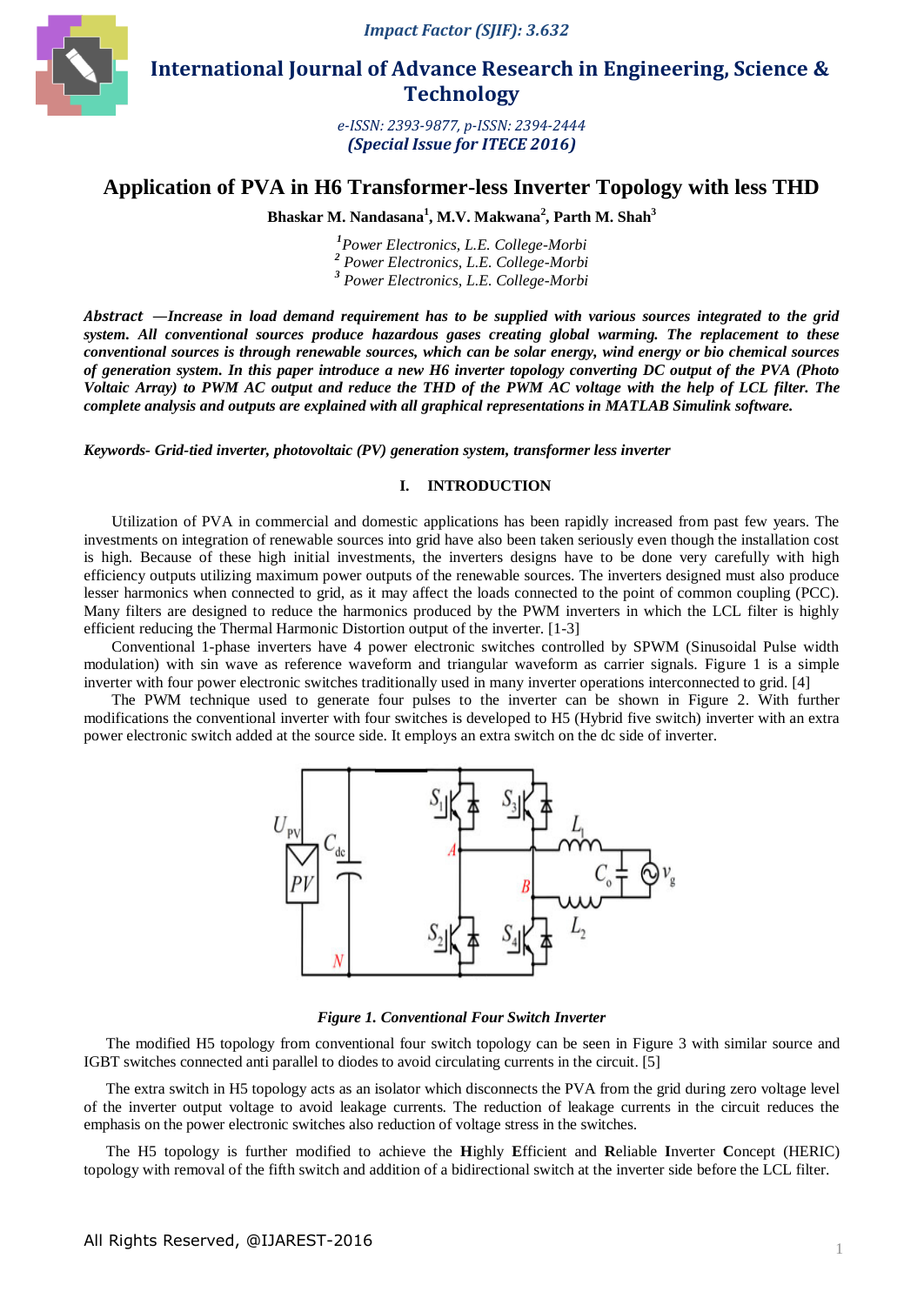

*Figure 1. PWM Scheme for Conventional Inverter*



*Figure 2. H5 Topology*

The HERIC topology shown in Fig. 4 employs 2 extra switches on the AC side of inverter. However, its power device cost is higher than that of the H5 topology. The circuit design can be seen in Figure 4 below. [6]



*Figure 3. HERIC Topology*

The bidirectional switch is a combination of two S5 & S6 IGBTs connected back to back with freewheeling diodes which are also back to back connected to ensure bidirectional operation. Even in HERIC topology the leakage currents are cut off and increase the efficiency of the circuit. [7]

With further modifications six switches are connected in two legs creating a conventional H6 topology [8], which can be seen in Figure. 5 below.

The H6 topology has three switches in each leg controlling the output voltage with PWM technique also reducing the leakage currents further with attachment of two diodes reducing the effect circulating currents in the circuit topology. H6 topology has achieved the minimum conduction loss with low leakage currents.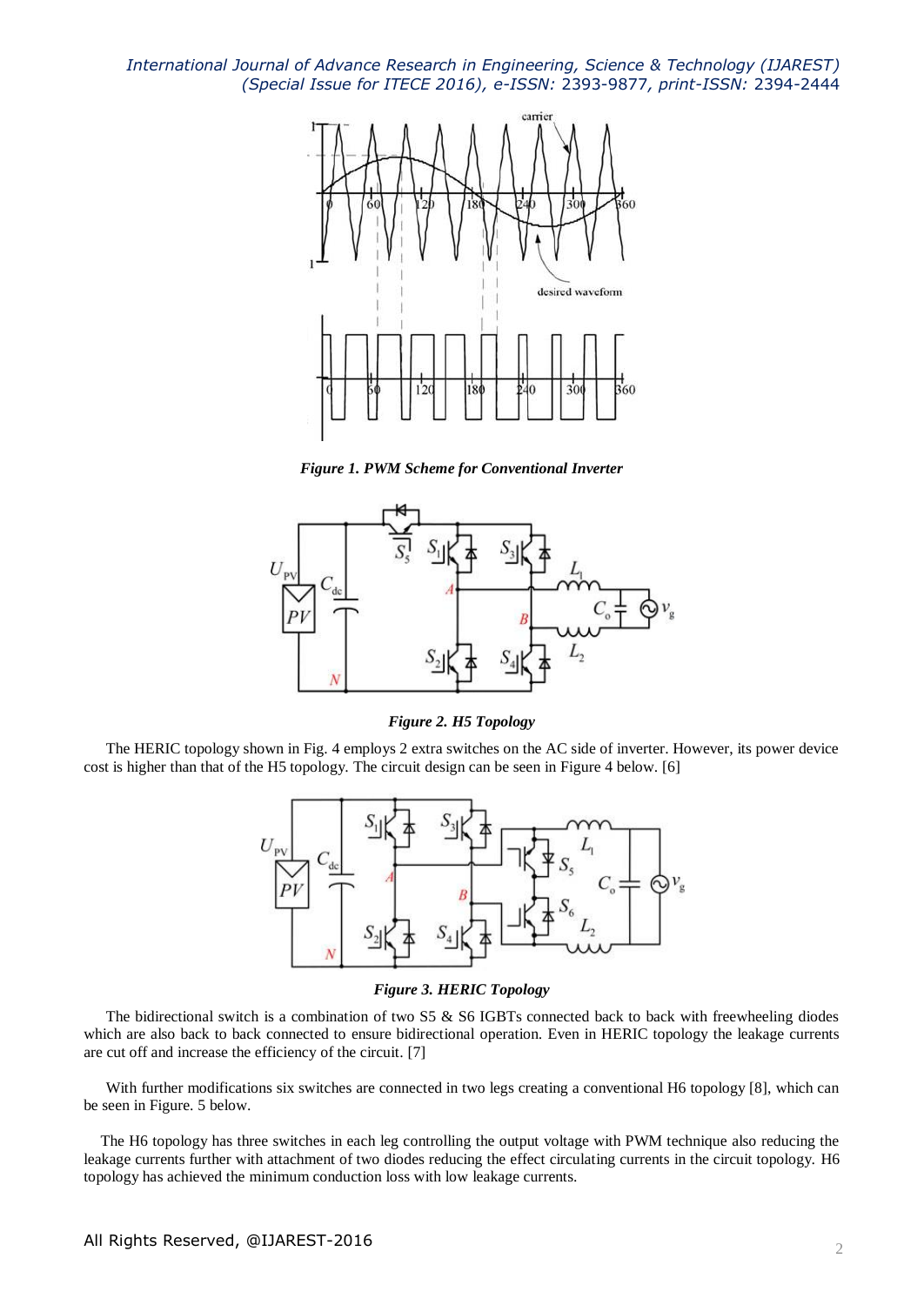

*Figure 4. Conventional H6 Topology*

#### **II. PWM TECHNIQUE**

The PWM technique is generally used for the conversion of DC to AC waveforms. In this paper we discussed a fullbridge inverter with 6- IGBTs can be used to convert DC to 3-phase AC. Each phase angle has to shifted each other by  $120<sup>0</sup>$  and has to be phase shifted in synchronize with the PV grid to which it is being connected. The pulses are to be given to the IGBTs are generated with a fundamental waveform which will compared with a triangular waveform. The fundamental waveform has the frequency of the PV grid and the carrier (triangular) waveform has higher frequency to create a modulation signal. The fundamental and the carrier waveform diagrams are shown below in Fig. 6. 6- pulses are formed by applying NOT gates to the 3 pulses produced by the comparison of the fundamental and carrier waveforms. The generated pulses are fed to the Voltage source Inverter (VSI) with G1,G2,G3,G4,G5 and G6 switches. A simple PWM construction scheme for conventional inverter is shown in Figure 2.

The rating of IGBT is taken as,

Internal resistance R<sub>ON</sub> = 0.001 Ω, Snubber resistance R<sub>S</sub> = 100 kΩ, Snubber capacitance C<sub>S</sub> = 1F

Due to the impedance load the load current gets ceased during sudden switch OFF of the IGBT switch and generate high voltage peaks in the output voltage. To avoid this an anti- parallel diode is attached to the switch (IGBT) so that the inductor current from the impedance load can pass through the diode.

To eliminate the minimum harmonics, we have to use LC filter to filtering the higher order harmonics from the 3 phase AC voltage waveforms. The three sinusoidal fundamental waveforms are generated as,  $V_a = V_m \sin(wt)$ ,  $V_b = V_m \sin(wt+2\pi/3)$ ,  $V_c = V_m \sin(wt-2\pi/3)$ Where,  $V_m$  = maximum voltage i.e., amplitude of sinusoidal waveform which is '1'.

The modulation index in PWM waveform is controlled by controlling the amplitude of the fundamental waveform. By reducing amplitude of the sinusoidal wave, the space between the pulse is increased  $\&$  reducing the amplitude of the PWM waveform. The phase of the reference wave considered decides the phase of the PWM waveform.



*Figure 5. Generation of Pulses with respect to Reference Fundamental Waveforms*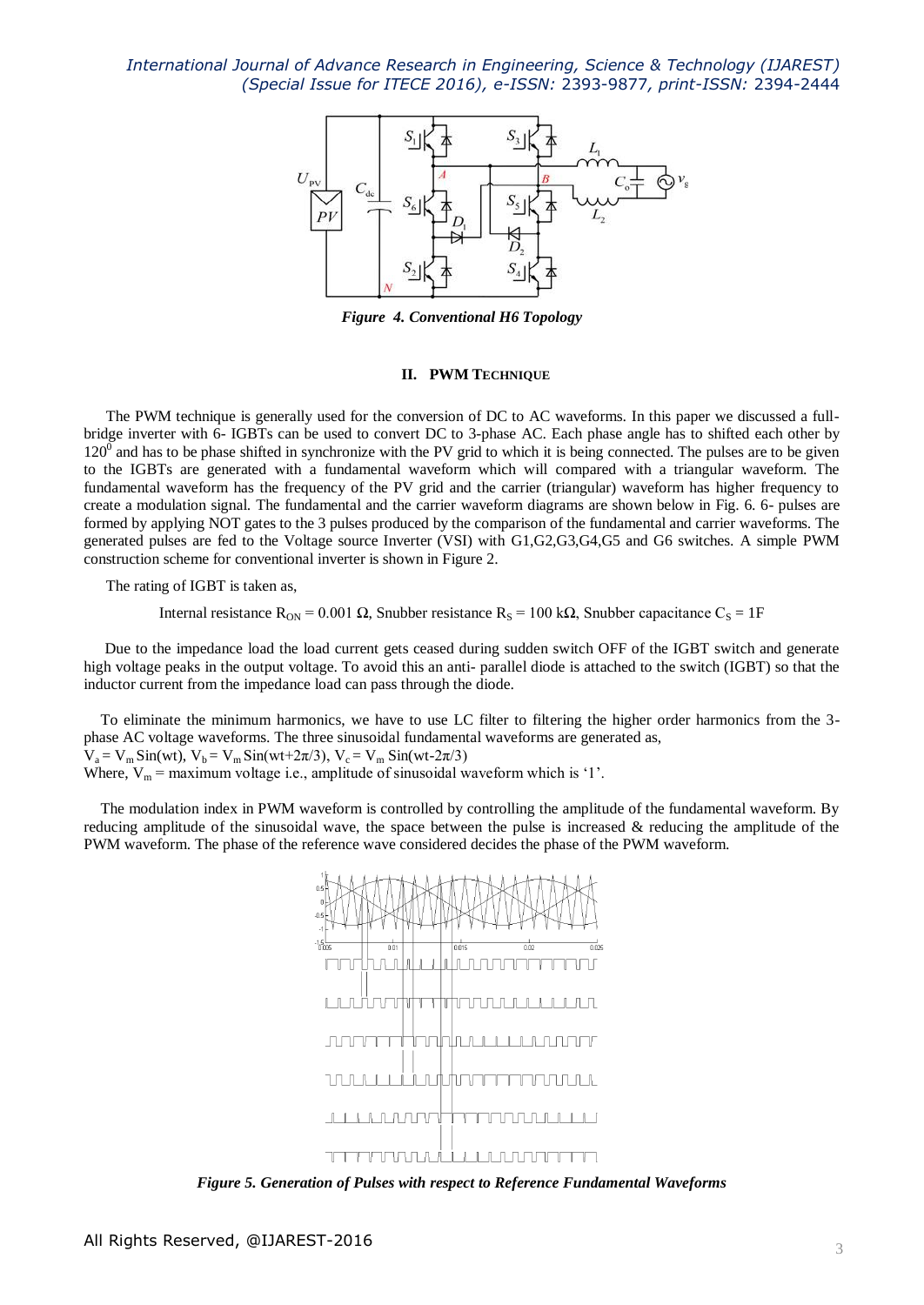

*Figure 6. Effect of Change in Amplitude of Sinusoidal Waveform*

#### **III. MODELING OF PHOTO VOLTAIC ARRAY (PVA)**

For getting efficient renewable power generation, it is used to generate power from solar irradiation. As day by day the load demand is increasing the power generation also has to be increased. Because of this the efficiency of the PVA has to be increased by adding some silicon surface on the PV panel. And also employ Maximum Power Point Tracking (MPPT) techniques to tracking out maximum power at during any irradiation and atmospheric conditions. The design of PV Array is done in MATLAB Simulation with Simulink block with the help of mathematical representation.

Voltage of PV array completely depends on solar irradiation  $(S_x)$  and ambient temperature  $(T_x)$ . PVA is a combination of parallel and series solar cells arranged in an array to generated the required voltage and current. Every series combination of cells can be considered as photo voltaic module. Increase parallel cells will be increases the current capacity and increase series cells will be increases the voltage and increase. Formulation for voltage of each cell is given below [15],

$$
Vc = \frac{AkTc}{e}\ln(\frac{Iph + I0 - Ic}{I0}) - RsIc
$$

Where,  $e$  = Electron Charge (1.6  $\times$  10<sup>-19</sup> C)

 $Vc = Cell voltage, V$ 

k = Boltzmann constant  $(1.38 \times 10^{-23} \text{ J} / ^{\circ}\text{K})$ .

- $T_c$  = Reference cell operating temperature (20 $^{\circ}$ C)
- $I_{\text{ph}}$  = Photocurrent (5A)
- $I_0$  = Reverse saturation current of diode (0.0002A)
- $I_c$  = Cell output current, A
- $R<sub>s</sub>$  = Series resistance of cell

The Boltzmann constant and the ref. temperature have to be in same units i.e., either  ${}^{0}C$  or  ${}^{0}K$ . The mathematical modeling of the equation we discussed above can be constructed using Simulink blocks is as below.

The design is for a single cell voltage, in order to increase the voltage of the PV Array the cell voltage has to be multiplied to a desired values considering each cell voltage. So, the number of series connected cells can be calculated as,  $N_s = V_o / 0.4$ 

To get each cell current, total current output from the dependable source has to be divided by number of parallel connected cells. Therefore, parallel connected cells are considered as given formula,

 $N_p = I_o/I_{cell}$ 

ln( ------------------------------------------------------------------------------ (1)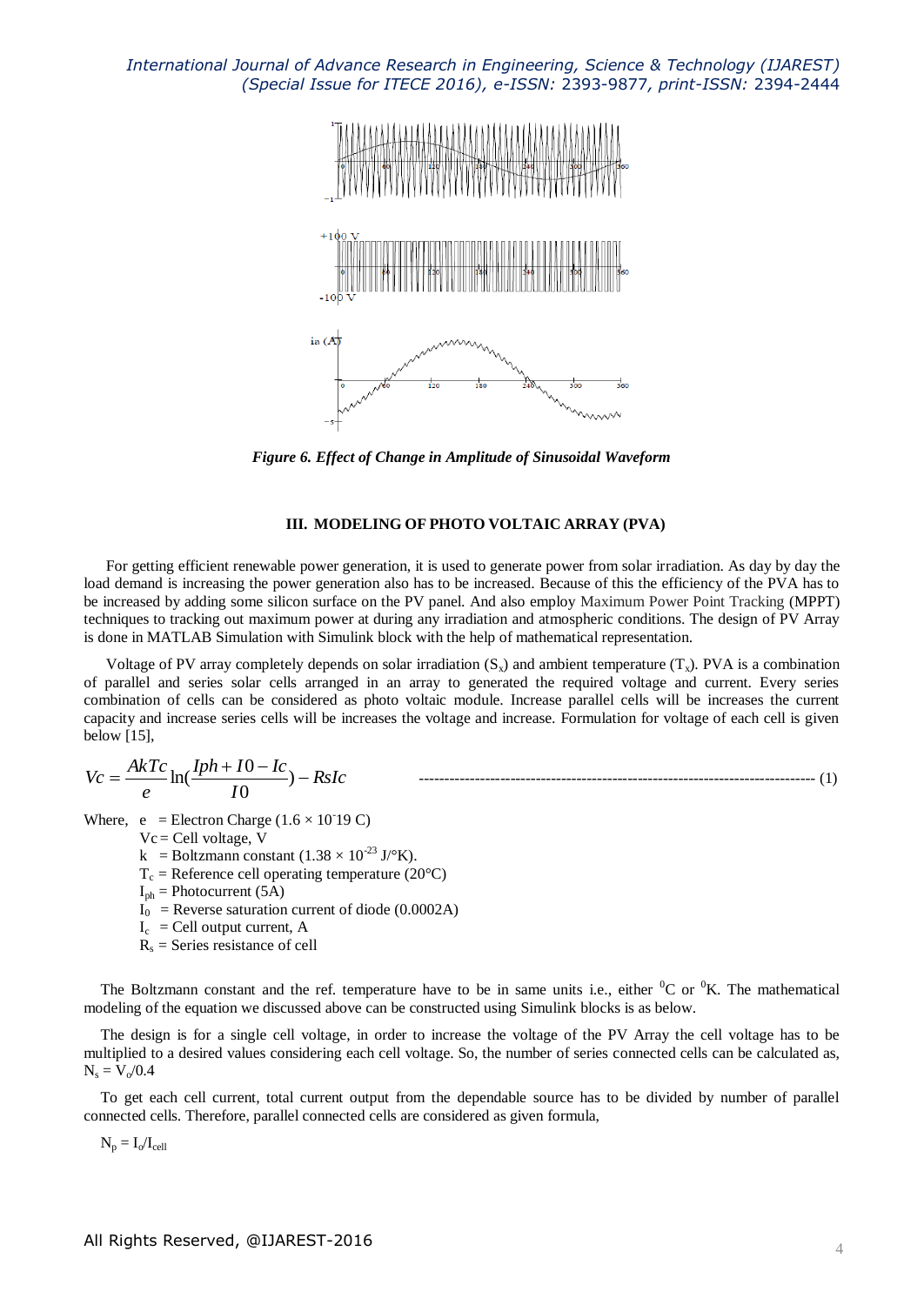

*Figure 7. Simulink model of V<sup>c</sup>*

The Simulink is taken as,



*Figure* 8. *Simulink Modeling of*  $N_S$  &  $N_p$ 

For the calculation of cell voltage ( $V_{CX}$ ) and  $I_{phx}$  (Photocurrent), temperature coefficient for cell output voltage ( $C_{TV}$  $C_{\text{TI}}$ , correction factor for change in cell output voltage ( $C_{\text{SV}} C_{\text{SI}}$ ). The formulation is given as [9],  $V_{CX} = C_{TV} C_{SV} V_{C} I_{phx} = C_{TI} C_{SI} I_{ph}$ 

The correction factors are given as,  $\beta$  $C_{TV} = 1 + \beta_T (T_a - T_x),$   $C_{TI} = 1 + \gamma_T / S_c (T_x - T_a)$  $C_{SV} = 1 + \beta_T \alpha_s (S_x - S_c), \quad C_{SI} = 1 + 1/S_c (S_x - S_c)$ Where,  $\beta_T = 0.004$  and  $\gamma_T = 0.06$  for the cell used  $T_a$  = ambient temperature 20 $\degree$ C during cell testing  $S_c$  = reference solar irradiation  $S_x$  = ambient solar irradiation

The values of  $T_x$  and  $S_x$  changes depending on the Sun rays which change continuously. The effect of change in solar irradiation varies the cell photo-current and also the cell voltage. Now, consider the initial solar irradiation is  $I_{sx1}$ & the increase of the irradiation is  $I_{sx2}$  which in turn increases the temperature from  $T_{x1}$  to  $T_{x2}$ , photocurrent from  $I_{phx1}$  to  $I_{phx2}$ . The mathematical calculation of the correction factors in Mat-lab Simulink is given below,

Depending on the solar irradiation and temperature the values are calculated which is fed to  $V_c$  block to get the cell voltage value as shown below,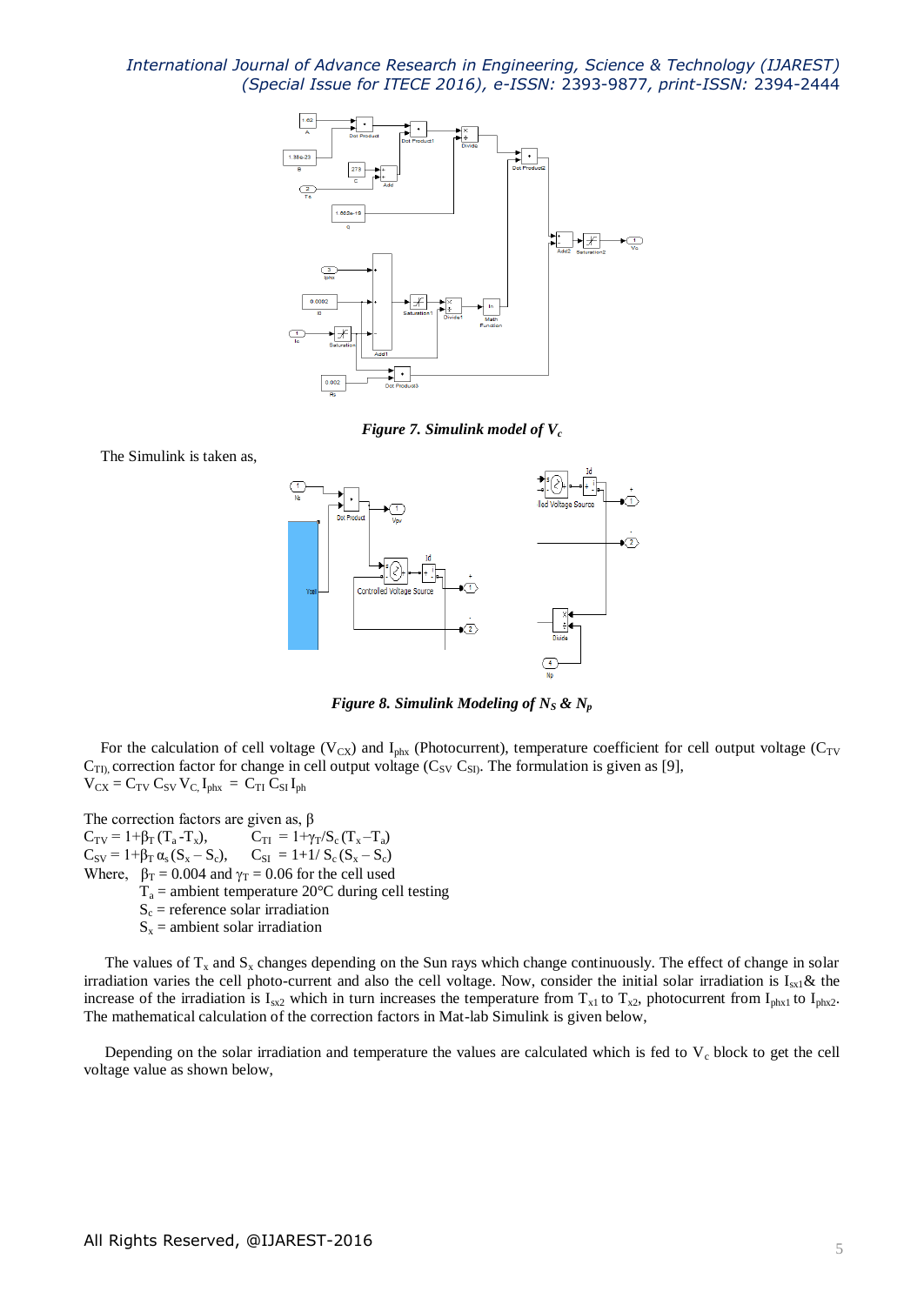

*Figure 9. C<sup>I</sup> & C<sup>V</sup> Modelling*



*Figure 10. Combined Diagram of CV, C<sup>I</sup> &V<sup>c</sup> mathematical models*

The total system diagram of the PVA with all the formulation are put into a sub-system to make it clear and understandable. The output of  $V_c$  block multiplied to the  $N_s$  constant block defining the total voltage value of the combined cells of the PVA is fed to the voltage controlled voltage source block. A diode is connected in series at the positive terminal of the Photovoltaic panel to avoid reverse currents passing into it.



*Figure 12. Complete Diagram of PVA*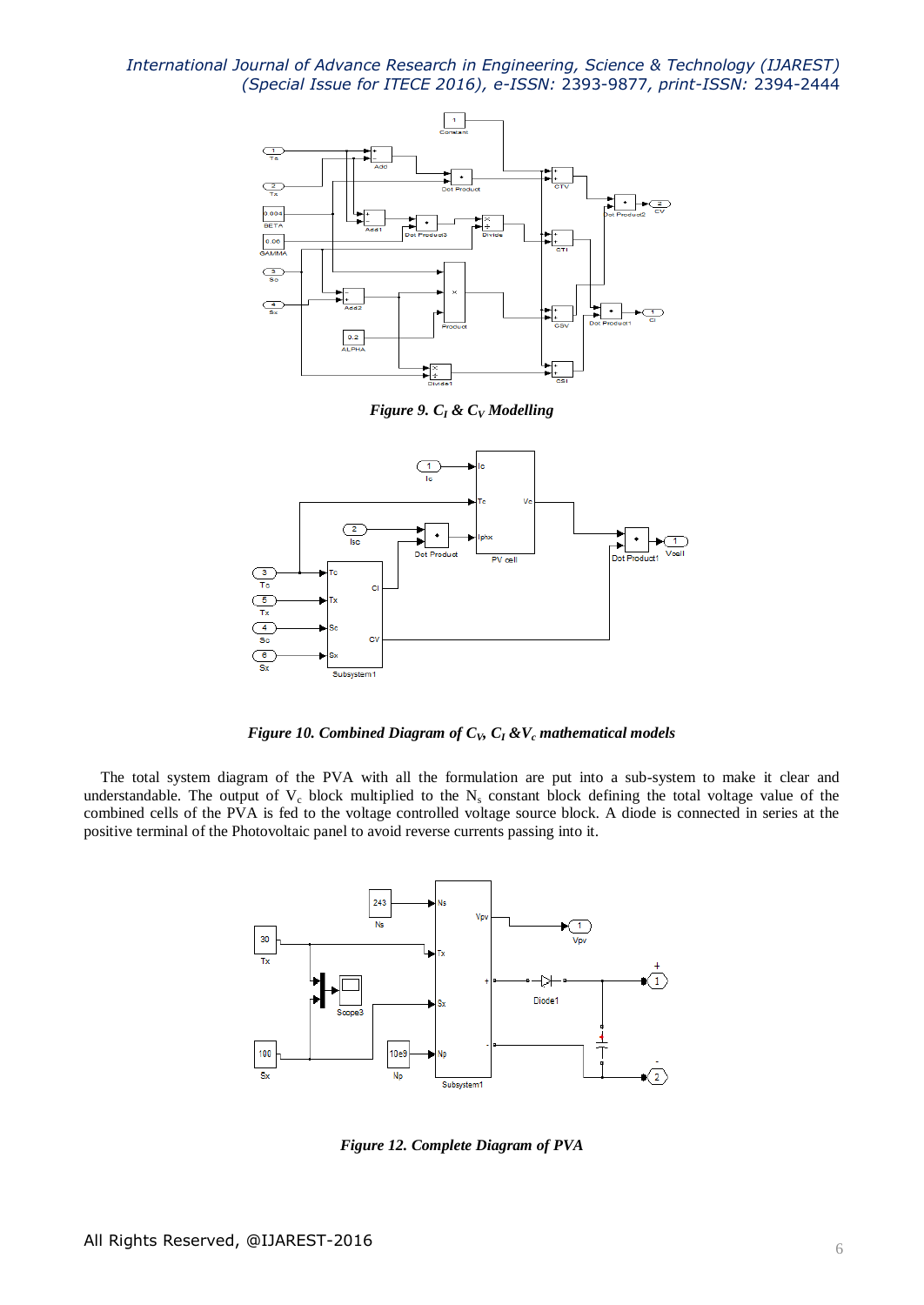# **IV. PROPOSED H6 TOPOLOGY**

To reduce the harmonic distortion created by the PWM technique in the conventional inverter as mentioned in section I, a novel H6 topology is addressed to reduce these effects of leakage currents and circulating currents. The below Figure 13 is the circuit topology of the proposed H6 inverter with six switch operation [10].



*Figure 13. Proposed H6 Topology*

A controllable switch, capacitor divider is added to form a bidirectional clamping branch which guarantees that the freewheeling diode path is clamped to half input voltage period and the output current flows through only 3 switches in the power process period, so that the conduction losses can be decreased.

The blocking voltage of added switches is only half of the input voltage, which is beneficial to further improve the efficiency. This topology is suitable for high-power transformer-less grid-connected inverters, particularly in thin-film solar cell applications [11-13].

The proposed H6 topology can be operated in two modes, a) Unity power factor mode b) Other than unity power factor mode. The gate signals for the power electronic switches are generated with sin PWM technique comparing the fundamental sine waveform with high frequency triangular waveform. The theoretical gate signal waveforms can be seen below in Fig. 14.



*Figure 14. PWM Gate Signals for Switches S1-S6 of Proposed H6 Topology*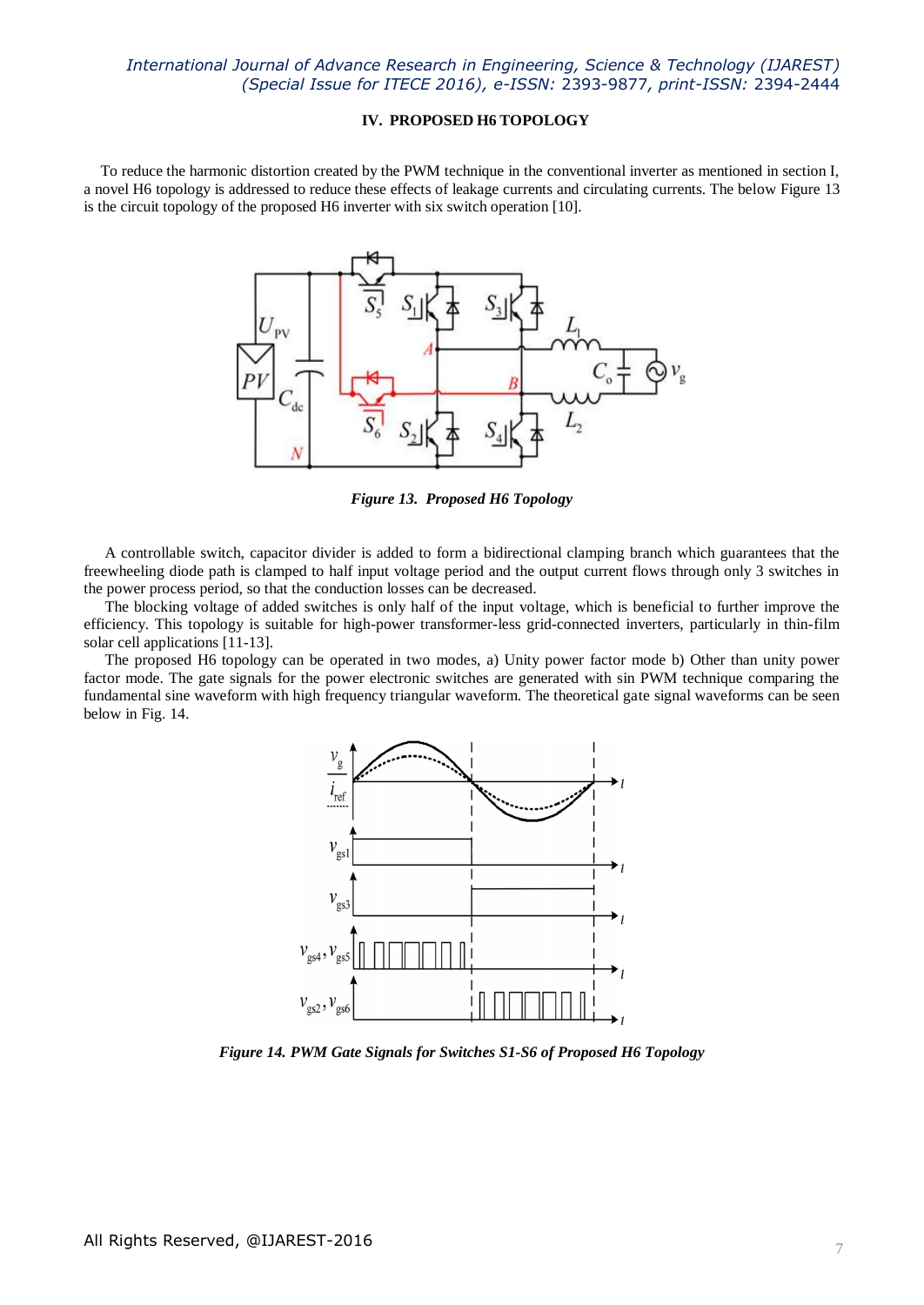

*Figure 15. Proposed H6 Simulink Model with attached PVA*



*Figure 16. Pulse Waveforms of S1-S6 Switches for H6 Topology Simulink*



*Figure 16. FFT Analysis of Phase-A Voltage (VA)*

# **VI. CONCLUSION**

We observed in Simulink results of the proposed H6 topology, graphical representations of the output voltage waveform can be seen with LCL filter attached. The output of the inverter is a sinusoidal waveform with a THD of 1.22%